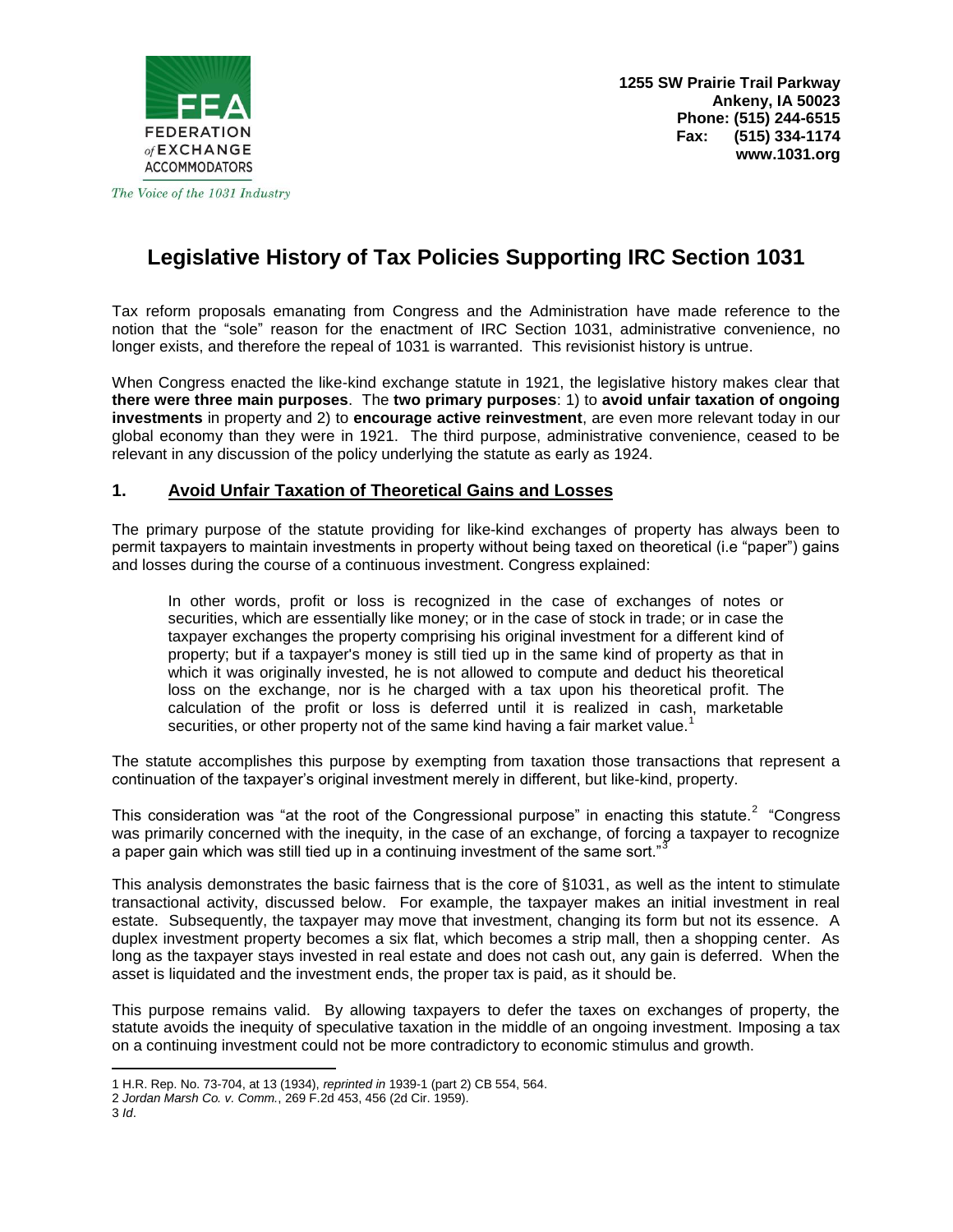# **2. Encourage Continuity of Domestic Investment and Transactional Activity**

The second stated purpose of the statute is to encourage the exchange of property, thus promoting transactional activity as dictated by prudent business decisions based upon changing circumstances.

The 1921 Act relieves such transactions from delay, simplifies the tax return, and promotes such exchange of property.<sup>4</sup> [The statute] would permit business to go forward with the readjustments required by existing conditions.<sup>5</sup>

Section 1031 thus provides a solution to the "lock-in" problem of the taxpayer who is unable or unwilling to sell investment property because of the burden that capital gains and recapture taxes would place on the taxpayer's cash flow and net worth. This purpose also speaks to the economic stimulus created by the §1031 incentive to reinvest and expand holdings in the United States, since exchanges of domestic property for foreign real estate do not qualify for tax deferral.<sup>6</sup>

This secondary policy behind the exchange statute continues to be relevant today, freeing taxpayers to invest more actively, encouraging transactional activity, and providing an incentive to direct such activity toward domestic investments. This latter benefit has even greater importance in the global economy that exists almost 100 years after §1031 was enacted.

# **3. Administrative Convenience**

The third original purpose of the statute, administrative convenience, was short-lived and not dispositive. The 1921 Act provided that no gain or loss would be recognized on exchange of property if the property received did not have a readily realizable market value. This was designed to avoid the cost and complication of assigning value, and therefore gain or loss, to property that did not have readily ascertainable value such as property in a two-party swap. The original statute read, in relevant part:

For purposes of this title, on an exchange of property, real, personal or mixed, for any other such property, no gain or loss shall be recognized unless the property received in exchange has a readily realizable market value; but even if the property received in exchange has a readily realizable market value, no gain or loss shall be recognized (I) [w]hen any such property held for investment, or for productive use in a trade or business (not including stock-in-trade or other property held primarily for sale), is exchanged for property of a like kind or use.<sup>7</sup>

However, Congress abandoned administrative convenience as a justification for like-kind property exchanges just three years later in 1924<sup>8</sup>, when it removed the language referring to a "readily realizable fair market value," recognizing the inherent vagueness of that test.

The provision is so indefinite that it cannot be applied with accuracy or with consistency. It appears best to provide generally that gain or loss is recognized from all exchanges, and then except specifically and in definite terms those cases of exchanges in which it is not desired to tax the gain or allow the loss. This results in definiteness and accuracy and enables a taxpayer to determine prior to the consummation of a given transaction the tax liability that will result.<sup>9</sup>

 $\overline{a}$ 

<sup>4</sup> 61 Cong. Rec. 5201 (1921)

<sup>5</sup> H.R. Rep. No. 67-350, at 10 (1921), *reprinted in* 1939-1 (part 2) CB 168, 175-76; *see also* S. Rep. No. 67-275, at 11 (1921) 6 IRC Section 1031(h)

<sup>7</sup> Revenue Act of 1921, ch. 136, § 202( c), 42 Stat. 227, 230

<sup>8</sup> Act of March 4, 1924, ch. 294, 1, 42 Stat. 1560

<sup>9</sup> Committee Reports on Rev. Act of 1924, H.R. Rep. No. 68-179, at 13 (1924), *reprinted in* 1939-1 (Part 2) CB 241, 251